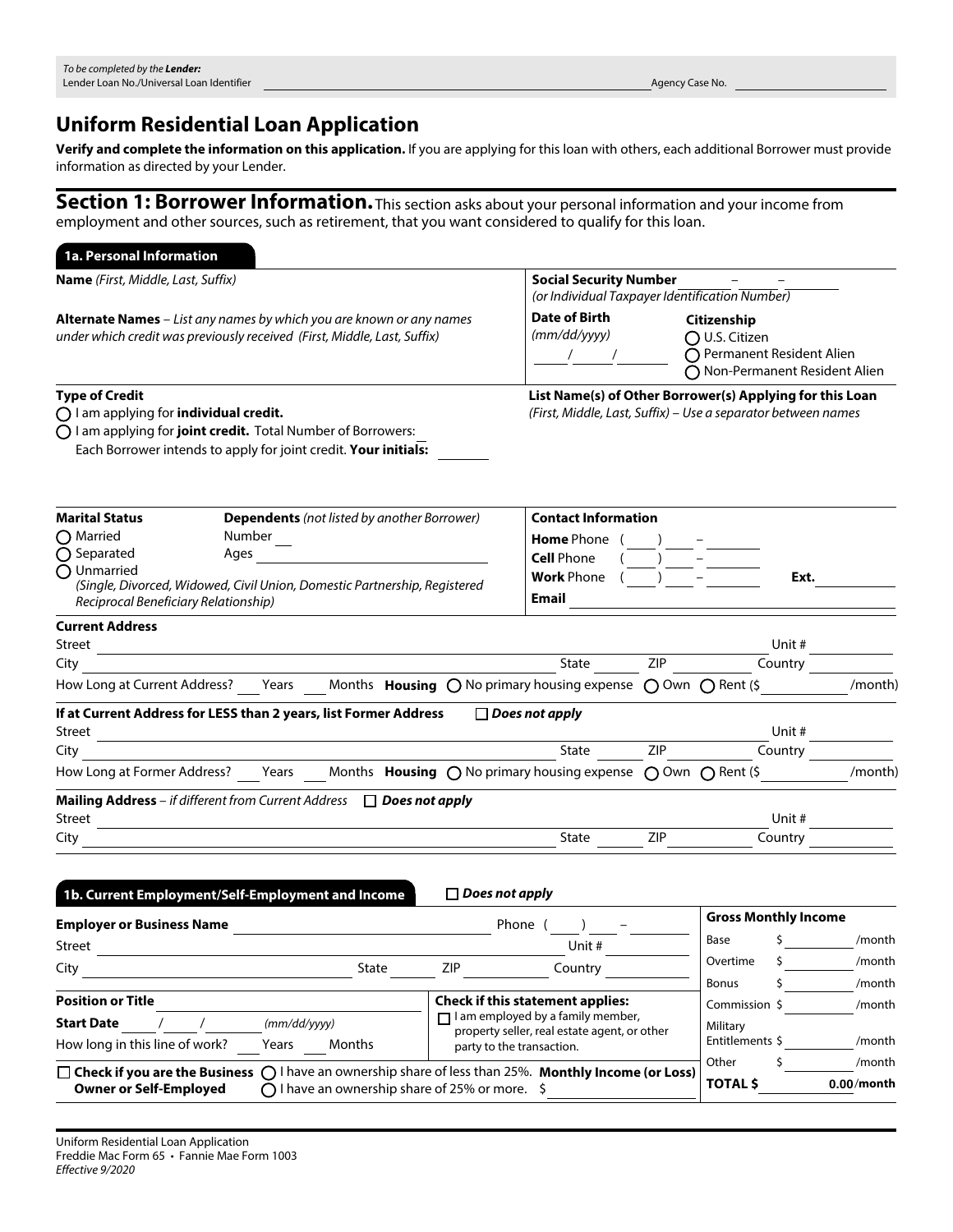| 1c. IF APPLICABLE, Complete Information for Additional Employment/Self-Employment and Income                                                                                                                | $\Box$ Does not apply                                                                    |                                  |
|-------------------------------------------------------------------------------------------------------------------------------------------------------------------------------------------------------------|------------------------------------------------------------------------------------------|----------------------------------|
| <b>Employer or Business Name</b>                                                                                                                                                                            | Phone                                                                                    | <b>Gross Monthly Income</b>      |
| Street                                                                                                                                                                                                      | Unit #                                                                                   | /month<br>Base                   |
| City<br>State                                                                                                                                                                                               | <b>ZIP</b><br>Country                                                                    | /month<br>Overtime               |
|                                                                                                                                                                                                             |                                                                                          | /month<br><b>Bonus</b>           |
| <b>Position or Title</b>                                                                                                                                                                                    | <b>Check if this statement applies:</b>                                                  | Commission \$<br>/month          |
| (mm/dd/yyyy)<br><b>Start Date</b>                                                                                                                                                                           | $\Box$ I am employed by a family member,<br>property seller, real estate agent, or other | Military                         |
| How long in this line of work?<br>Months<br>Years                                                                                                                                                           | party to the transaction.                                                                | /month<br>Entitlements \$        |
|                                                                                                                                                                                                             |                                                                                          | Other<br>/month                  |
| <b>Check if you are the Business</b> $\bigcap$ I have an ownership share of less than 25%. Monthly Income (or Loss)<br>$\bigcap$ I have an ownership share of 25% or more.<br><b>Owner or Self-Employed</b> |                                                                                          | <b>TOTAL \$</b><br>$0.00/m$ onth |

| 1d. IF APPLICABLE, Complete Information for Previous Employment/Self-Employment and Income | $\Box$ Does not apply |                               |         |           |
|--------------------------------------------------------------------------------------------|-----------------------|-------------------------------|---------|-----------|
| Provide at least 2 years of current and previous employment and income.                    |                       |                               |         |           |
| <b>Employer or Business Name</b>                                                           |                       | <b>Previous Gross Monthly</b> |         |           |
| Street                                                                                     |                       |                               | Unit #  | Income \$ |
| City                                                                                       | State                 | 7IP                           | Country |           |

| <b>Position or Title</b> |  |              |                                                                        |
|--------------------------|--|--------------|------------------------------------------------------------------------|
| <b>Start Date</b>        |  | (mm/dd/yyyy) | $\Box$ Check if you were the Business<br><b>Owner or Self-Employed</b> |
| <b>End Date</b>          |  | (mm/dd/yyyy) |                                                                        |

**Income \$** /**month**

| 1e. Income from Other Sources                                              |                                                                            | $\Box$ Does not apply<br>Include income from other sources below. Under Income Source, choose from the sources listed here:                        |                                                                                           |                                                                              |                       |                                                                         |
|----------------------------------------------------------------------------|----------------------------------------------------------------------------|----------------------------------------------------------------------------------------------------------------------------------------------------|-------------------------------------------------------------------------------------------|------------------------------------------------------------------------------|-----------------------|-------------------------------------------------------------------------|
| • Alimony<br>• Automobile Allowance<br>• Boarder Income<br>• Capital Gains | • Child Support<br>• Disability<br>• Foster Care<br>• Housing or Parsonage | . Interest and Dividends<br>• Mortgage Credit Certificate<br>• Mortgage Differential<br>Payments                                                   | • Notes Receivable<br>• Public Assistance<br>$\bullet$ Retirement<br>(e.g., Pension, IRA) | • Royalty Payments<br>• Separate Maintenance<br>• Social Security<br>• Trust |                       | • Unemployment<br><b>Benefits</b><br>• VA Compensation<br>$\cdot$ Other |
| for this loan.                                                             |                                                                            | <b>NOTE:</b> Reveal alimony, child support, separate maintenance, or other income ONLY IF you want it considered in determining your qualification |                                                                                           |                                                                              |                       |                                                                         |
| <b>Income Source</b> – use list above                                      |                                                                            |                                                                                                                                                    |                                                                                           |                                                                              | <b>Monthly Income</b> |                                                                         |
|                                                                            |                                                                            |                                                                                                                                                    |                                                                                           |                                                                              |                       |                                                                         |
|                                                                            |                                                                            |                                                                                                                                                    |                                                                                           |                                                                              | Ś                     |                                                                         |
|                                                                            |                                                                            |                                                                                                                                                    |                                                                                           |                                                                              | Ś                     |                                                                         |
|                                                                            |                                                                            |                                                                                                                                                    |                                                                                           | <b>Provide TOTAL Amount Here S</b>                                           |                       | 0.00                                                                    |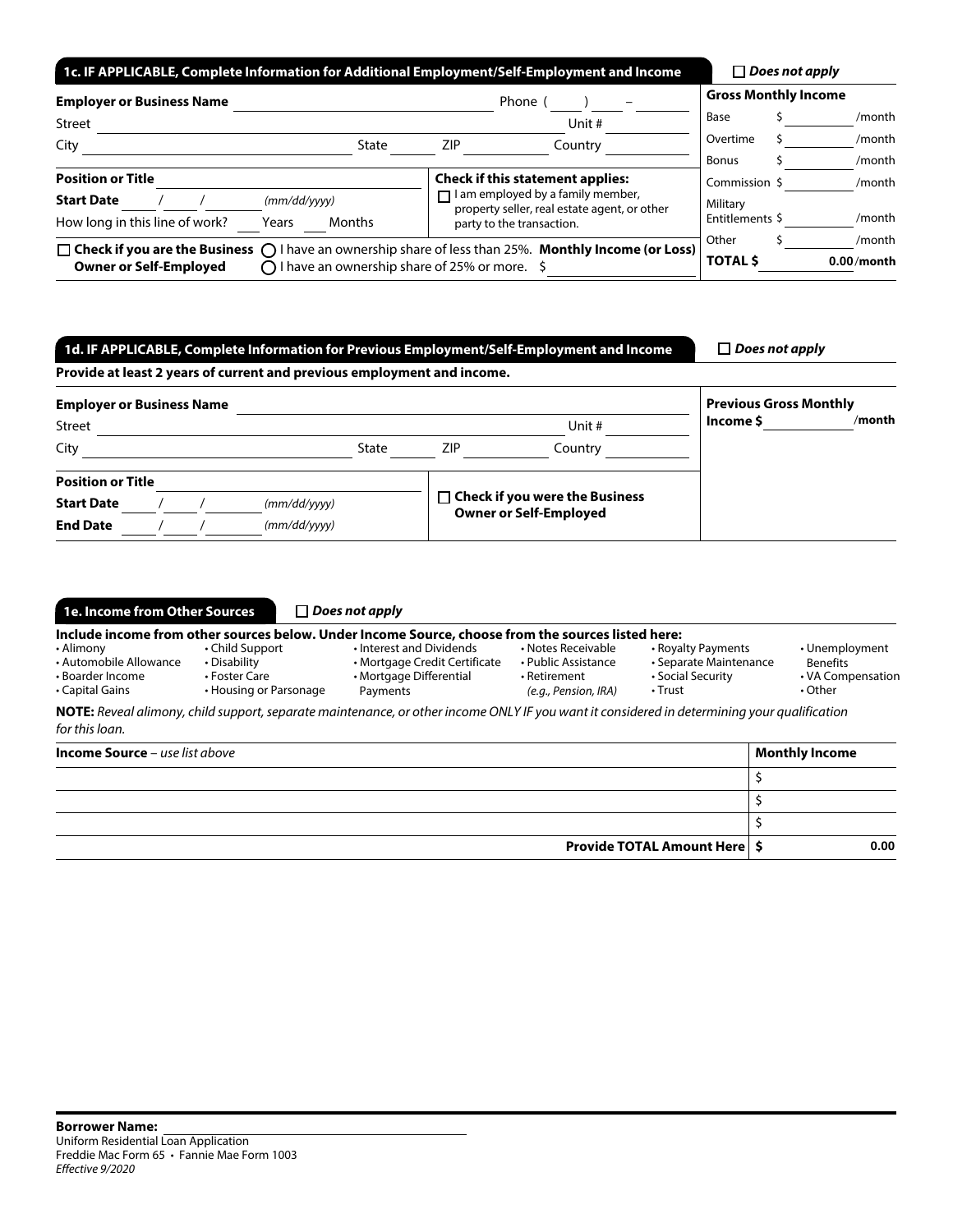# **Section 2: Financial Information — Assets and Liabilities.** This section asks about things you own that

are worth money and that you want considered to qualify for this loan. It then asks about your liabilities (or debts) that you pay each month, such as credit cards, alimony, or other expenses.

|                                                                                             |                                                       | 2a. Assets - Bank Accounts, Retirement, and Other Accounts You Have                                                                                |                                                                |                                        |                 |                                                                 |
|---------------------------------------------------------------------------------------------|-------------------------------------------------------|----------------------------------------------------------------------------------------------------------------------------------------------------|----------------------------------------------------------------|----------------------------------------|-----------------|-----------------------------------------------------------------|
| $\cdot$ Checking<br>• Savings<br>• Money Market                                             | • Certificate of Deposit<br>• Mutual Fund<br>• Stocks | Include all accounts below. Under Account Type, choose from the types listed here:<br>• Stock Options<br>• Bonds<br>· Retirement (e.g., 401k, IRA) | • Bridge Loan Proceeds<br>· Individual Development<br>Account  |                                        | • Trust Account | • Cash Value of Life Insurance<br>(used for the transaction)    |
| <b>Account Type</b> - use list above                                                        |                                                       | <b>Financial Institution</b>                                                                                                                       | <b>Account Number</b>                                          |                                        |                 | <b>Cash or Market Value</b>                                     |
|                                                                                             |                                                       |                                                                                                                                                    |                                                                |                                        | \$              |                                                                 |
|                                                                                             |                                                       |                                                                                                                                                    |                                                                |                                        | \$              |                                                                 |
|                                                                                             |                                                       |                                                                                                                                                    |                                                                |                                        | \$              |                                                                 |
|                                                                                             |                                                       |                                                                                                                                                    |                                                                |                                        | \$              |                                                                 |
|                                                                                             |                                                       |                                                                                                                                                    |                                                                |                                        | \$              |                                                                 |
|                                                                                             |                                                       |                                                                                                                                                    |                                                                | <b>Provide TOTAL Amount Here</b>       | \$              | 0.00                                                            |
| Property to be sold on or<br>before closing<br><b>Asset or Credit Type</b> - use list above | Non-Real Estate Asset<br>• Secured Borrowed Funds     | $\cdot$ Other                                                                                                                                      | • Earnest Money<br>• Employer Assistance<br>• Lot Equity       | • Rent Credit                          |                 | • Sweat Equity<br>• Trade Equity<br><b>Cash or Market Value</b> |
|                                                                                             |                                                       |                                                                                                                                                    |                                                                |                                        | \$              |                                                                 |
|                                                                                             |                                                       |                                                                                                                                                    |                                                                |                                        | \$              |                                                                 |
|                                                                                             |                                                       |                                                                                                                                                    |                                                                |                                        | \$              |                                                                 |
|                                                                                             |                                                       |                                                                                                                                                    |                                                                |                                        | \$              |                                                                 |
|                                                                                             |                                                       |                                                                                                                                                    |                                                                | <b>Provide TOTAL Amount Here   S</b>   |                 |                                                                 |
|                                                                                             |                                                       |                                                                                                                                                    |                                                                |                                        |                 | 0.00                                                            |
|                                                                                             |                                                       | 2c. Liabilities - Credit Cards, Other Debts, and Leases that You Owe                                                                               | $\Box$ Does not apply                                          |                                        |                 |                                                                 |
| • Revolving (e.g., credit cards) • Installment (e.g., car, student, personal loans)         |                                                       | List all liabilities below (except real estate) and include deferred payments. Under Account Type, choose from the types listed here:              | • Open 30-Day (balance paid monthly) • Lease (not real estate) |                                        |                 | $\cdot$ Other                                                   |
| Account Type -<br>use list above                                                            | <b>Company Name</b>                                   | <b>Account Number</b>                                                                                                                              | <b>Unpaid Balance</b>                                          | To be paid off at<br>or before closing |                 | <b>Monthly Payment</b>                                          |
|                                                                                             |                                                       |                                                                                                                                                    | \$                                                             | □                                      | \$              |                                                                 |
|                                                                                             |                                                       |                                                                                                                                                    | \$                                                             | П                                      | Ś               |                                                                 |

**2d. Other Liabilities and Expenses** *Does not apply*

|           | Include all other liabilities and expenses below. Choose from the types listed here: |                                                               |  |                 |  |                        |  |  |
|-----------|--------------------------------------------------------------------------------------|---------------------------------------------------------------|--|-----------------|--|------------------------|--|--|
| • Alimony |                                                                                      | • Child Support • Separate Maintenance • Job Related Expenses |  | $\bullet$ Other |  | <b>Monthly Payment</b> |  |  |
|           |                                                                                      |                                                               |  |                 |  |                        |  |  |
|           |                                                                                      |                                                               |  |                 |  |                        |  |  |
|           |                                                                                      |                                                               |  |                 |  |                        |  |  |
|           |                                                                                      |                                                               |  |                 |  |                        |  |  |

 $\begin{array}{ccc} \text{5} & \text{ } & \text{ } & \text{ } & \text{ } \end{array}$  $\begin{array}{ccc} \text{5} & \hspace{1.5cm} & \text{ } & \hspace{1.5cm} \text{ } & \hspace{1.5cm} \text{ } & \hspace{1.5cm} \text{ } & \hspace{1.5cm} \text{ } & \hspace{1.5cm} \text{ } & \hspace{1.5cm} \text{ } & \hspace{1.5cm} \text{ } & \hspace{1.5cm} \text{ } & \hspace{1.5cm} \text{ } & \hspace{1.5cm} \text{ } & \hspace{1.5cm} \text{ } & \hspace{1.5cm} \text{ } & \hspace{1.5cm} \text{ } & \hspace{1.5cm} \$  $\begin{array}{ccc} \text{5} & \text{ } & \text{ } & \text{ } & \text{ } \end{array}$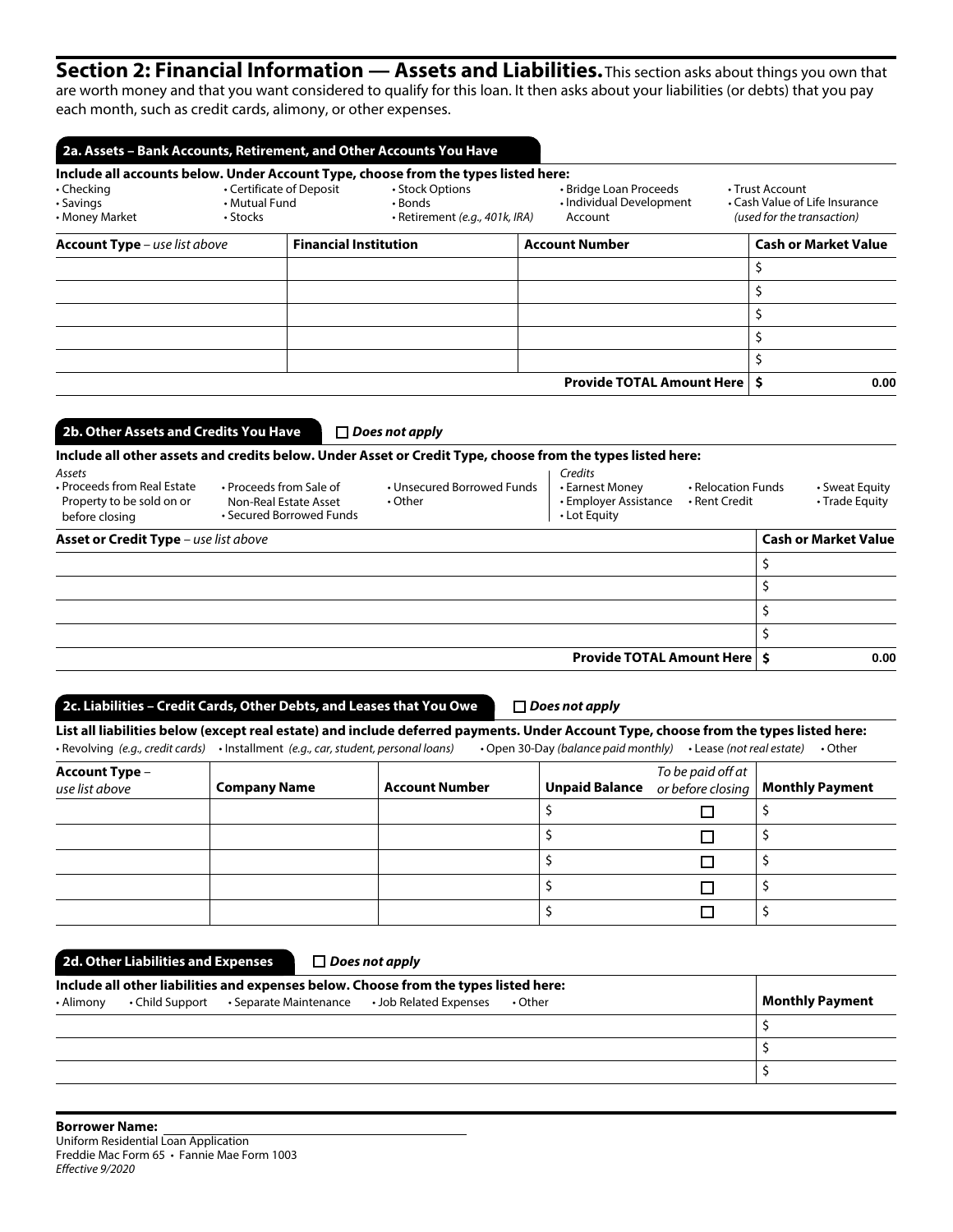## **Section 3: Financial Information — Real Estate.** This section asks you to list all properties you currently own

and what you owe on them. *I do not own any real estate*

**If you are refinancing, list the property you are refinancing FIRST. 3a. Property You Own** 

| <b>Address</b>        | Street |                                        |                                                         |                                       |                                                                                 |                                  |                                        |  | Unit #                                                       |                                             |
|-----------------------|--------|----------------------------------------|---------------------------------------------------------|---------------------------------------|---------------------------------------------------------------------------------|----------------------------------|----------------------------------------|--|--------------------------------------------------------------|---------------------------------------------|
|                       | City   |                                        |                                                         |                                       |                                                                                 | <b>State</b>                     | ZIP                                    |  | Country                                                      |                                             |
|                       |        | Status: Sold.                          | <b>Intended Occupancy:</b>                              |                                       |                                                                                 | <b>Monthly Insurance, Taxes,</b> |                                        |  |                                                              | For 2-4 Unit Primary or Investment Property |
| <b>Property Value</b> |        | Pending Sale,<br>or Retained           | Investment, Primary<br>Residence, Second<br>Home, Other |                                       | <b>Association Dues, etc.</b><br>if not included in Monthly<br>Mortgage Payment |                                  | <b>Monthly Rental</b><br>Income        |  | <b>For LENDER to calculate:</b><br>Net Monthly Rental Income |                                             |
| \$                    |        |                                        |                                                         |                                       |                                                                                 |                                  |                                        |  |                                                              |                                             |
|                       |        | <b>Mortgage Loans on this Property</b> | $\Box$ Does not apply                                   |                                       |                                                                                 |                                  |                                        |  |                                                              |                                             |
| <b>Creditor Name</b>  |        |                                        | <b>Account Number</b>                                   | <b>Monthly</b><br>Mortgage<br>Payment |                                                                                 | <b>Unpaid Balance</b>            | To be paid off at<br>or before closina |  | Type: FHA, VA,<br>Conventional.<br>USDA-RD, Other            | <b>Credit Limit</b><br>(if applicable)      |
|                       |        |                                        |                                                         |                                       |                                                                                 |                                  |                                        |  |                                                              |                                             |
|                       |        |                                        |                                                         |                                       |                                                                                 |                                  |                                        |  |                                                              |                                             |

#### **3b. IF APPLICABLE, Complete Information for Additional Property**

**Address** Street Unit # City **State 2**IP Country **Property Value Status:** Sold, Pending Sale, or Retained **Intended Occupancy:**  Investment, Primary Residence, Second Home, Other **Monthly Insurance, Taxes, Association Dues, etc.**  *if not included in Monthly Mortgage Payment*  **For 2-4 Unit Primary or Investment Property Monthly Rental Income For LENDER to calculate:**  Net Monthly Rental Income \$ \$ \$

*Does not apply*

**Mortgage Loans on this Property** *Does not apply*

| <b>Creditor Name</b> | <b>Account Number</b> | Monthly<br>Mortgage<br><b>Payment</b> | <b>Unpaid Balance</b> or before closing $\vert$ USDA-RD, Other $\vert$ (if applicable) | <b>Type:</b> FHA, VA,<br>To be paid off at $\vert$ Conventional, $\vert$ <b>Credit Limit</b> |  |
|----------------------|-----------------------|---------------------------------------|----------------------------------------------------------------------------------------|----------------------------------------------------------------------------------------------|--|
|                      |                       |                                       |                                                                                        |                                                                                              |  |
|                      |                       |                                       |                                                                                        |                                                                                              |  |

|                                        |        |                                                      |  | 3c. IF APPLICABLE, Complete Information for Additional Property |                            |                       | Does not apply                                                                  |                                 |                                                   |                                                              |                                             |
|----------------------------------------|--------|------------------------------------------------------|--|-----------------------------------------------------------------|----------------------------|-----------------------|---------------------------------------------------------------------------------|---------------------------------|---------------------------------------------------|--------------------------------------------------------------|---------------------------------------------|
| <b>Address</b>                         | Street |                                                      |  |                                                                 |                            |                       |                                                                                 |                                 |                                                   | Unit #                                                       |                                             |
|                                        | City   |                                                      |  |                                                                 |                            |                       | State                                                                           | <b>ZIP</b>                      |                                                   | Country                                                      |                                             |
| <b>Property Value</b>                  |        | <b>Status: Sold.</b><br>Pending Sale,<br>or Retained |  |                                                                 | <b>Intended Occupancy:</b> |                       | <b>Monthly Insurance, Taxes,</b>                                                |                                 |                                                   |                                                              | For 2-4 Unit Primary or Investment Property |
|                                        |        |                                                      |  | Investment, Primary<br>Residence, Second<br>Home, Other         |                            |                       | <b>Association Dues, etc.</b><br>if not included in Monthly<br>Mortgage Payment | <b>Monthly Rental</b><br>Income |                                                   | <b>For LENDER to calculate:</b><br>Net Monthly Rental Income |                                             |
| \$                                     |        |                                                      |  |                                                                 |                            |                       |                                                                                 | \$                              |                                                   | \$                                                           |                                             |
| <b>Mortgage Loans on this Property</b> |        |                                                      |  | $\Box$ Does not apply                                           |                            |                       |                                                                                 |                                 |                                                   |                                                              |                                             |
| <b>Creditor Name</b>                   |        | <b>Account Number</b>                                |  | <b>Monthly</b><br>Mortgage<br><b>Payment</b>                    |                            | <b>Unpaid Balance</b> | To be paid off at<br>or before closing                                          |                                 | Type: FHA, VA,<br>Conventional,<br>USDA-RD, Other | <b>Credit Limit</b><br>(if applicable)                       |                                             |
|                                        |        |                                                      |  |                                                                 |                            |                       | \$                                                                              |                                 |                                                   |                                                              |                                             |
|                                        |        |                                                      |  |                                                                 | \$                         |                       | \$                                                                              | □                               |                                                   |                                                              | \$                                          |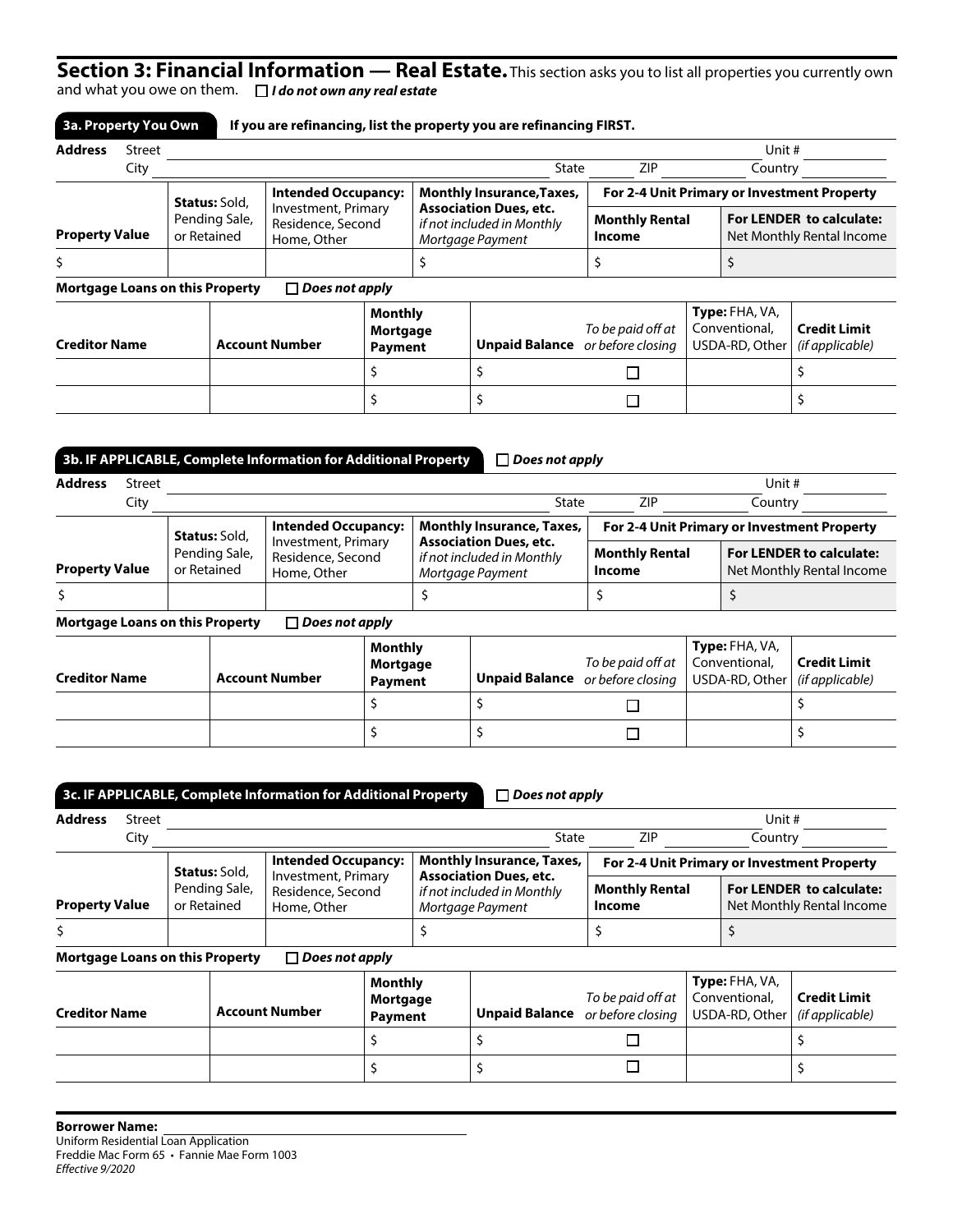### **Section 4: Loan and Property Information.** This section asks about the loan's purpose and the property you want to purchase or refinance.

|                         | 4a. Loan and Property Information                                                                                                                                                                         |                          |                    |                               |            |                                                  |         |                            |
|-------------------------|-----------------------------------------------------------------------------------------------------------------------------------------------------------------------------------------------------------|--------------------------|--------------------|-------------------------------|------------|--------------------------------------------------|---------|----------------------------|
| Loan Amount \$          |                                                                                                                                                                                                           | <b>Loan Purpose</b>      | $\bigcap$ Purchase | $\bigcap$ Refinance           |            | $\bigcap$ Other (specify)                        |         |                            |
| <b>Property Address</b> | Street                                                                                                                                                                                                    |                          |                    |                               |            |                                                  | Unit #  |                            |
|                         | City                                                                                                                                                                                                      |                          |                    | State                         | <b>ZIP</b> |                                                  | Country |                            |
|                         | Number of Units                                                                                                                                                                                           | <b>Property Value \$</b> |                    |                               |            |                                                  |         |                            |
| <b>Occupancy</b>        | $\bigcap$ Primary Residence                                                                                                                                                                               | $\bigcap$ Second Home    |                    | $\bigcap$ Investment Property |            | <b>FHA Secondary Residence <math>\Box</math></b> |         |                            |
|                         | <b>1. Mixed-Use Property.</b> If you will occupy the property, will you set aside space within the property to operate<br>your own business? (e.g., daycare facility, medical office, beauty/barber shop) |                          |                    |                               |            |                                                  |         | $\bigcap$ NO $\bigcap$ YES |
|                         | 2. Manufactured Home. Is the property a manufactured home? (e.g., a factory built dwelling built on a permanent chassis)                                                                                  |                          |                    |                               |            |                                                  |         | ∩ № С<br>YES               |

| 4b. Other New Mortgage Loans on the Property You are Buying or Refinancing<br>$\Box$ Does not apply |                                                   |                        |                                           |                                        |  |  |  |  |  |
|-----------------------------------------------------------------------------------------------------|---------------------------------------------------|------------------------|-------------------------------------------|----------------------------------------|--|--|--|--|--|
| <b>Creditor Name</b>                                                                                | Lien Type                                         | <b>Monthly Payment</b> | Loan Amount/<br><b>Amount to be Drawn</b> | <b>Credit Limit</b><br>(if applicable) |  |  |  |  |  |
|                                                                                                     | $\bigcap$ First Lien $\bigcap$ Subordinate Lien   |                        |                                           |                                        |  |  |  |  |  |
|                                                                                                     | $\bigcirc$ First Lien $\bigcirc$ Subordinate Lien |                        |                                           |                                        |  |  |  |  |  |

| 4c. Rental Income on the Property You Want to Purchase                             | For Purchase Only $\Box$ Does not apply |  |        |
|------------------------------------------------------------------------------------|-----------------------------------------|--|--------|
| Complete if the property is a 2-4 Unit Primary Residence or an Investment Property |                                         |  | Amount |
| <b>Expected Monthly Rental Income</b>                                              |                                         |  |        |
| <b>For LENDER to calculate:</b> Expected Net Monthly Rental Income                 |                                         |  |        |

| 4d. Gifts or Grants You Have Been Given or Will Receive for this Loan |  |
|-----------------------------------------------------------------------|--|
|                                                                       |  |
|                                                                       |  |

*Does not apply*

|                                                     |                                    | Include all gifts and grants below. Under Source, choose from the sources listed here: |                                       |                                 |                             |
|-----------------------------------------------------|------------------------------------|----------------------------------------------------------------------------------------|---------------------------------------|---------------------------------|-----------------------------|
| • Community Nonprofit<br>• Employer                 | • Federal Agency<br>• Local Agency | • Relative<br>• Religious Nonprofit                                                    | • State Agency<br>• Unmarried Partner | $\cdot$ Lender<br>$\cdot$ Other |                             |
| <b>Asset Type:</b> Cash Gift, Gift of Equity, Grant |                                    | <b>Deposited/Not Deposited</b>                                                         | <b>Source</b> – use list above        |                                 | <b>Cash or Market Value</b> |
|                                                     |                                    | $\bigcirc$ Deposited $\bigcirc$ Not Deposited                                          |                                       |                                 |                             |
|                                                     |                                    | $\bigcirc$ Deposited $\bigcirc$ Not Deposited                                          |                                       |                                 |                             |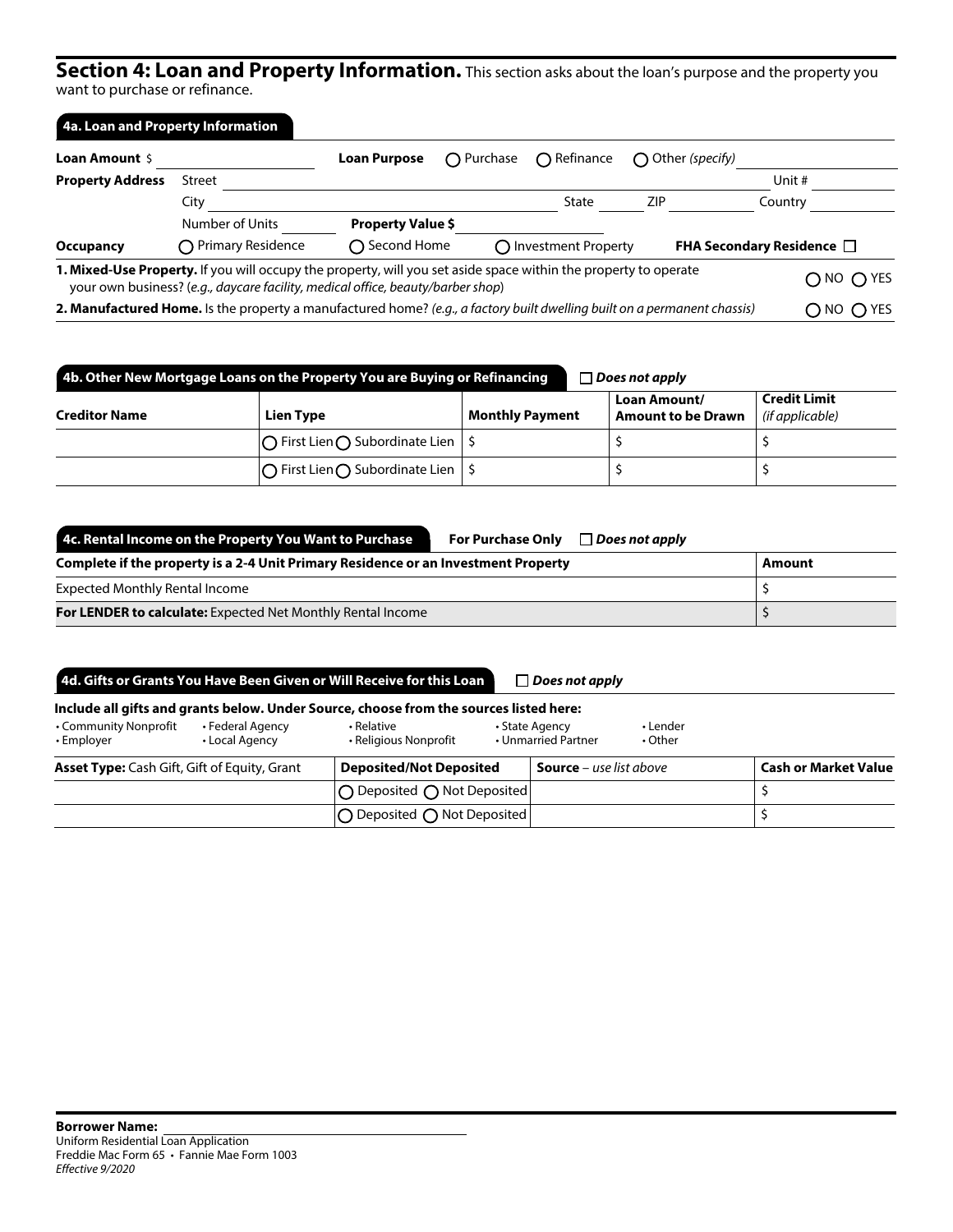### **Section 5: Declarations.** This section asks you specific questions about the property, your funding, and your past financial history.

| 5a. About this Property and Your Money for this Loan                                                                                                                                                                                                                                                 |                                   |
|------------------------------------------------------------------------------------------------------------------------------------------------------------------------------------------------------------------------------------------------------------------------------------------------------|-----------------------------------|
| A. Will you occupy the property as your primary residence?<br>If YES, have you had an ownership interest in another property in the last three years?<br>If YES, complete (1) and (2) below:                                                                                                         | $\bigcap$ NO $\bigcap$ YES<br>YES |
| (1) What type of property did you own: primary residence (PR), FHA secondary residence (SR), second home (SH),<br>or investment property (IP)?<br>(2) How did you hold title to the property: by yourself (S), jointly with your spouse (SP), or jointly with another person (O)?                    |                                   |
| B. If this is a Purchase Transaction: Do you have a family relationship or business affiliation with the seller of the property?                                                                                                                                                                     | <b>YES</b>                        |
| C. Are you borrowing any money for this real estate transaction (e.g., money for your closing costs or down payment) or<br>obtaining any money from another party, such as the seller or realtor, that you have not disclosed on this loan application?<br>If YES, what is the amount of this money? |                                   |
| <b>D.</b> 1. Have you or will you be applying for a mortgage loan on another property (not the property securing this loan) on or<br>before closing this transaction that is not disclosed on this loan application?                                                                                 | $O$ YES<br>NO I                   |
| 2. Have you or will you be applying for any new credit (e.g., installment loan, credit card, etc.) on or before closing this loan that<br>is not disclosed on this application?                                                                                                                      | $\bigcap$ NO $\bigcap$ YES        |
| <b>E.</b> Will this property be subject to a lien that could take priority over the first mortgage lien, such as a clean energy lien paid<br>through your property taxes (e.g., the Property Assessed Clean Energy Program)?                                                                         | YES                               |

#### **5b. About Your Finances**

| <b>F.</b> Are you a co-signer or guarantor on any debt or loan that is not disclosed on this application?                                                                                                              |                            |
|------------------------------------------------------------------------------------------------------------------------------------------------------------------------------------------------------------------------|----------------------------|
| G. Are there any outstanding judgments against you?                                                                                                                                                                    |                            |
| H. Are you currently delinguent or in default on a Federal debt?                                                                                                                                                       |                            |
| <b>I.</b> Are you a party to a lawsuit in which you potentially have any personal financial liability?                                                                                                                 |                            |
| <b>J.</b> Have you conveyed title to any property in lieu of foreclosure in the past 7 years?                                                                                                                          |                            |
| K. Within the past 7 years, have you completed a pre-foreclosure sale or short sale, whereby the property was sold to a<br>third party and the Lender agreed to accept less than the outstanding mortgage balance due? |                            |
| <b>L.</b> Have you had property foreclosed upon in the last 7 years?                                                                                                                                                   | $\bigcap NO$ $\bigcap YES$ |
| <b>M.</b> Have you declared bankruptcy within the past 7 years?<br>If YES, identify the type(s) of bankruptcy: $\Box$ Chapter 7<br>$\Box$ Chapter 12 $\Box$ Chapter 13<br>$\Box$ Chapter 11                            |                            |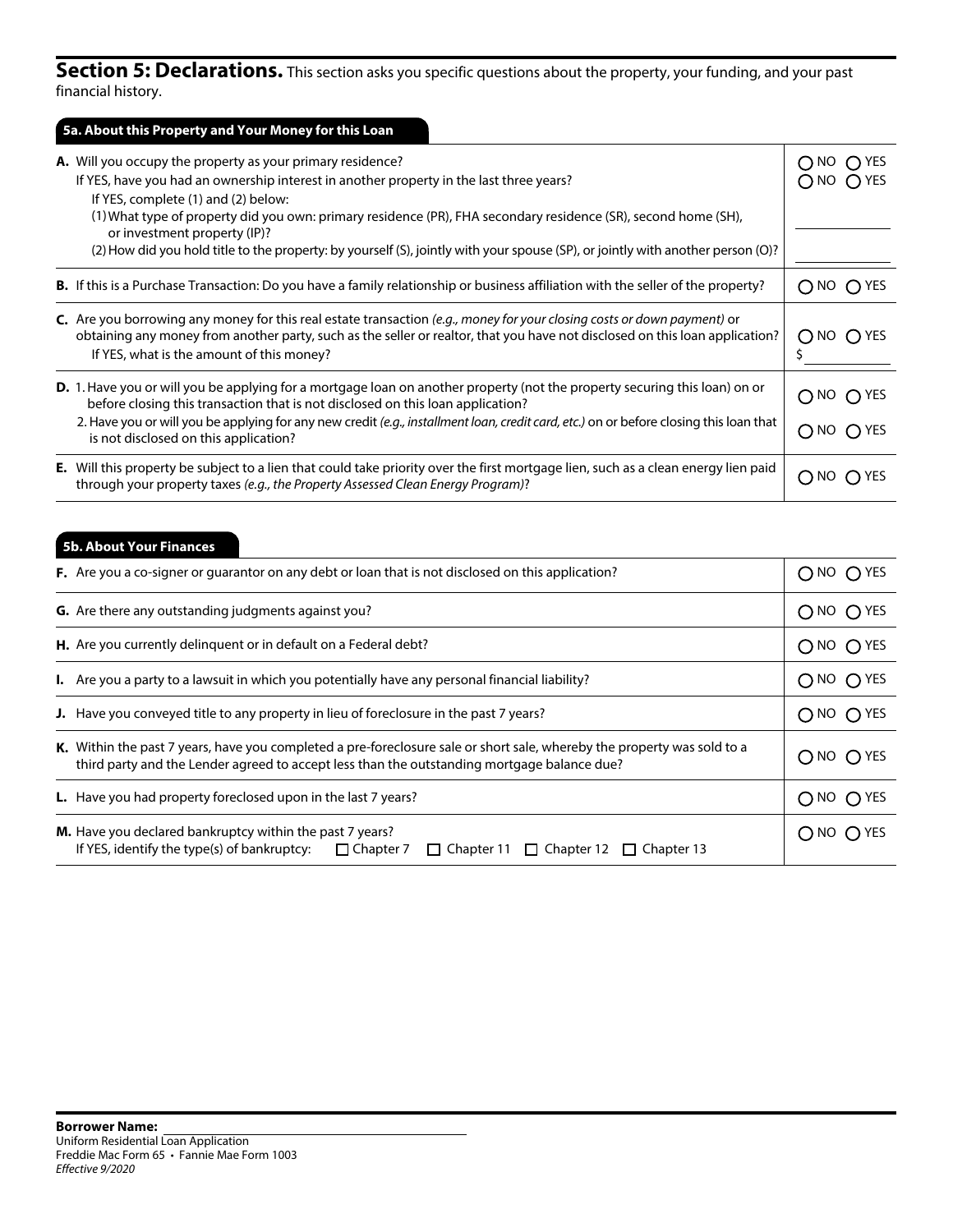## **Section 6: Acknowledgments and Agreements.** This section tells you about your legal obligations when

you sign this application.

#### **Acknowledgments and Agreements**

#### **Definitions:**

- "Lender" includes the Lender's agents, service providers, and any of their successors and assigns.
- "Other Loan Participants" includes (i) any actual or potential owners of a loan resulting from this application (the "Loan"), (ii) acquirers of any beneficial or other interest in the Loan, (iii) any mortgage insurer, (iv) any guarantor, (v) any servicer of the Loan, and (vi) any of these parties' service providers, successors or assigns.

#### **I agree to, acknowledge, and represent the following:**

#### **(1) The Complete Information for this Application**

- The information I have provided in this application is true, accurate, and complete as of the date I signed this application.
- If the information I submitted changes or I have new information before closing of the Loan, I must change and supplement this application, including providing any updated/supplemented real estate sales contract.
- For purchase transactions: The terms and conditions of any real estate sales contract signed by me in connection with this application are true, accurate, and complete to the best of my knowledge and belief. I have not entered into any other agreement, written or oral, in connection with this real estate transaction.
- The Lender and Other Loan Participants may rely on the information contained in the application before and after closing of the Loan.
- Any intentional or negligent misrepresentation of information may result in the imposition of:
	- (a) civil liability on me, including monetary damages, if a person suffers any loss because the person relied on any misrepresentation that I have made on this application, and/or
	- (b) criminal penalties on me including, but not limited to, fine or imprisonment or both under the provisions of Federal law (18 U.S.C. §§ 1001 *et seq*.).

#### **(2) The Property's Security**

The Loan I have applied for in this application will be secured by a mortgage or deed of trust which provides the Lender a security interest in the property described in this application.

#### **(3) The Property's Appraisal, Value, and Condition**

- Any appraisal or value of the property obtained by the Lender is for use by the Lender and Other Loan Participants.
- The Lender and Other Loan Participants have not made any representation or warranty, express or implied, to me about the property, its condition, or its value.

#### **(4) Electronic Records and Signatures**

• The Lender and Other Loan Participants may keep any paper record and/or electronic record of this application, whether or not the Loan is approved.

- If this application is created as (or converted into) an "electronic application", I consent to the use of "electronic records" and "electronic signatures" as the terms are defined in and governed by applicable Federal and/or state electronic transactions laws.
- I intend to sign and have signed this application either using my: (a) electronic signature; or
	- (b) a written signature and agree that if a paper version of this application is converted into an electronic application, the application will be an electronic record, and the representation of my written signature on this application will be my binding electronic signature.
- I agree that the application, if delivered or transmitted to the Lender or Other Loan Participants as an electronic record with my electronic signature, will be as effective and enforceable as a paper application signed by me in writing.

#### **(5) Delinquency**

- The Lender and Other Loan Participants may report information about my account to credit bureaus. Late payments, missed payments, or other defaults on my account may be reflected in my credit report and will likely affect my credit score.
- If I have trouble making my payments I understand that I may contact a HUD-approved housing counseling organization for advice about actions I can take to meet my mortgage obligations.

#### **(6) Authorization for Use and Sharing of Information**

By signing below, in addition to the representations and agreements made above, I expressly authorize the Lender and Other Loan Participants to obtain, use, and share with each other (i) the loan application and related loan information and documentation, (ii) a consumer credit report on me, and (iii) my tax return information, as necessary to perform the actions listed below, for so long as they have an interest in my loan or its servicing:

- (a) process and underwrite my loan;
- (b) verify any data contained in my consumer credit report, my loan application and other information supporting my loan application;
- (c) inform credit and investment decisions by the Lender and Other Loan Participants;
- (d) perform audit, quality control, and legal compliance analysis and reviews;
- (e) perform analysis and modeling for risk assessments;
- (f) monitor the account for this loan for potential delinquencies and determine any assistance that may be available to me; and
- (g) other actions permissible under applicable law.

| <b>Borrower Signature</b>            | Date (mm/dd/yyyy) |  |  |
|--------------------------------------|-------------------|--|--|
|                                      |                   |  |  |
|                                      |                   |  |  |
|                                      |                   |  |  |
| <b>Additional Borrower Signature</b> | Date (mm/dd/yyyy) |  |  |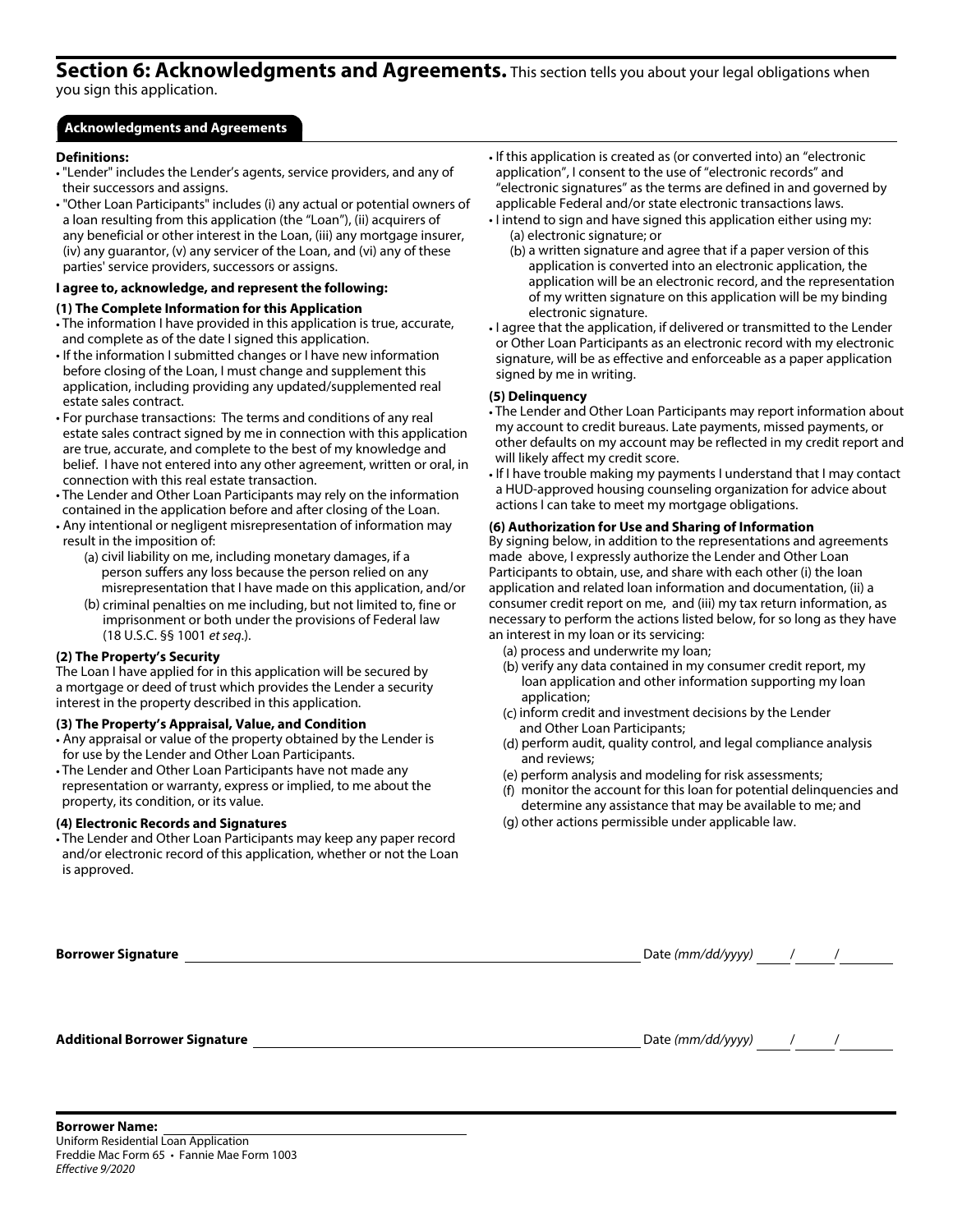### **Section 7: Military Service.** This section asks questions about your (or your deceased spouse's) military service.

| Military Service of Borrower  |                                                                                                                                                                                                                                                                                                      |
|-------------------------------|------------------------------------------------------------------------------------------------------------------------------------------------------------------------------------------------------------------------------------------------------------------------------------------------------|
|                               | <b>Military Service</b> – Did you (or your deceased spouse) ever serve, or are you currently serving, in the United States Armed Forces? $\bigcap$ <b>NO</b> $\bigcap$ <b>YES</b>                                                                                                                    |
| If YES, check all that apply: | $\Box$ Currently serving on active duty with projected expiration date of service/tour<br>(mm/dd/vvvv)<br>$\Box$ Currently retired, discharged, or separated from service<br>$\Box$ Only period of service was as a non-activated member of the Reserve or National Guard<br>$\Box$ Surviving spouse |

### **Section 8: Demographic Information.** This section asks about your ethnicity, sex, and race.

#### **Demographic Information of Borrower**

**The purpose of collecting this information** is to help ensure that all applicants are treated fairly and that the housing needs of communities and neighborhoods are being fulfilled. For residential mortgage lending, Federal law requires that we ask applicants for their demographic information (ethnicity, sex, and race) in order to monitor our compliance with equal credit opportunity, fair housing, and home mortgage disclosure laws. You are not required to provide this information, but are encouraged to do so. You may select one or more designations for "Ethnicity" and one or more designations for "Race." **The law provides that we may not discriminate** on the basis of this information, or on whether you choose to provide it. However, if you choose not to provide the information and you have made this application in person, Federal regulations require us to note your ethnicity, sex, and race on the basis of visual observation or surname. The law also provides that we may not discriminate on the basis of age or marital status information you provide in this application. If you do not wish to provide some or all of this information, please check below.

| Ethnicity: Check one or more                                                                                                                                                                                                                                                                                                                     | Race: Check one or more                                                                                             |  |  |
|--------------------------------------------------------------------------------------------------------------------------------------------------------------------------------------------------------------------------------------------------------------------------------------------------------------------------------------------------|---------------------------------------------------------------------------------------------------------------------|--|--|
| $\Box$ Hispanic or Latino<br>$\Box$ Mexican<br>$\Box$ Puerto Rican<br>$\Box$ Cuban<br>$\Box$ Other Hispanic or Latino - Print origin:<br>For example: Argentinean, Colombian, Dominican, Nicaraguan,<br>Salvadoran, Spaniard, and so on.<br>□ Not Hispanic or Latino<br>$\Box$ I do not wish to provide this information<br>Sex<br>$\Box$ Female | $\Box$ American Indian or Alaska Native – Print name of enrolled                                                    |  |  |
|                                                                                                                                                                                                                                                                                                                                                  | or principal tribe :                                                                                                |  |  |
|                                                                                                                                                                                                                                                                                                                                                  | $\Box$ Asian                                                                                                        |  |  |
|                                                                                                                                                                                                                                                                                                                                                  | $\Box$ Chinese<br>$\Box$ Asian Indian<br>$\Box$ Filipino                                                            |  |  |
|                                                                                                                                                                                                                                                                                                                                                  | $\Box$ Korean<br>$\Box$ Vietnamese<br>$\square$ Japanese<br>$\Box$ Other Asian – Print race:                        |  |  |
|                                                                                                                                                                                                                                                                                                                                                  | For example: Hmong, Laotian, Thai, Pakistani, Cambodian, and so on.                                                 |  |  |
|                                                                                                                                                                                                                                                                                                                                                  | $\Box$ Black or African American                                                                                    |  |  |
|                                                                                                                                                                                                                                                                                                                                                  | $\Box$ Native Hawaiian or Other Pacific Islander                                                                    |  |  |
|                                                                                                                                                                                                                                                                                                                                                  | $\Box$ Native Hawaiian $\Box$ Guamanian or Chamorro<br>$\Box$ Samoan<br>$\Box$ Other Pacific Islander – Print race: |  |  |
| $\Box$ Male                                                                                                                                                                                                                                                                                                                                      | For example: Fijian, Tongan, and so on.                                                                             |  |  |
| $\Box$ I do not wish to provide this information                                                                                                                                                                                                                                                                                                 | $\Box$ White                                                                                                        |  |  |
|                                                                                                                                                                                                                                                                                                                                                  | $\Box$ I do not wish to provide this information                                                                    |  |  |
| To Be Completed by Financial Institution (for application taken in person):                                                                                                                                                                                                                                                                      |                                                                                                                     |  |  |
| Was the ethnicity of the Borrower collected on the basis of visual observation or surname?<br>Was the sex of the Borrower collected on the basis of visual observation or surname?                                                                                                                                                               | $\bigcap$ NO<br>YES<br>$\bigcap$<br>∩NO<br>∩ YES                                                                    |  |  |

| The Demographic Information was provided through: $\blacksquare$                                                               |  |  |
|--------------------------------------------------------------------------------------------------------------------------------|--|--|
| ○ Face-to-Face Interview (includes Electronic Media w/Video Component) ○ Telephone Interview ○ Fax or Mail ○ Email or Internet |  |  |

Was the race of the Borrower collected on the basis of visual observation or surname?  $\bigcirc$  NO  $\bigcirc$  YES